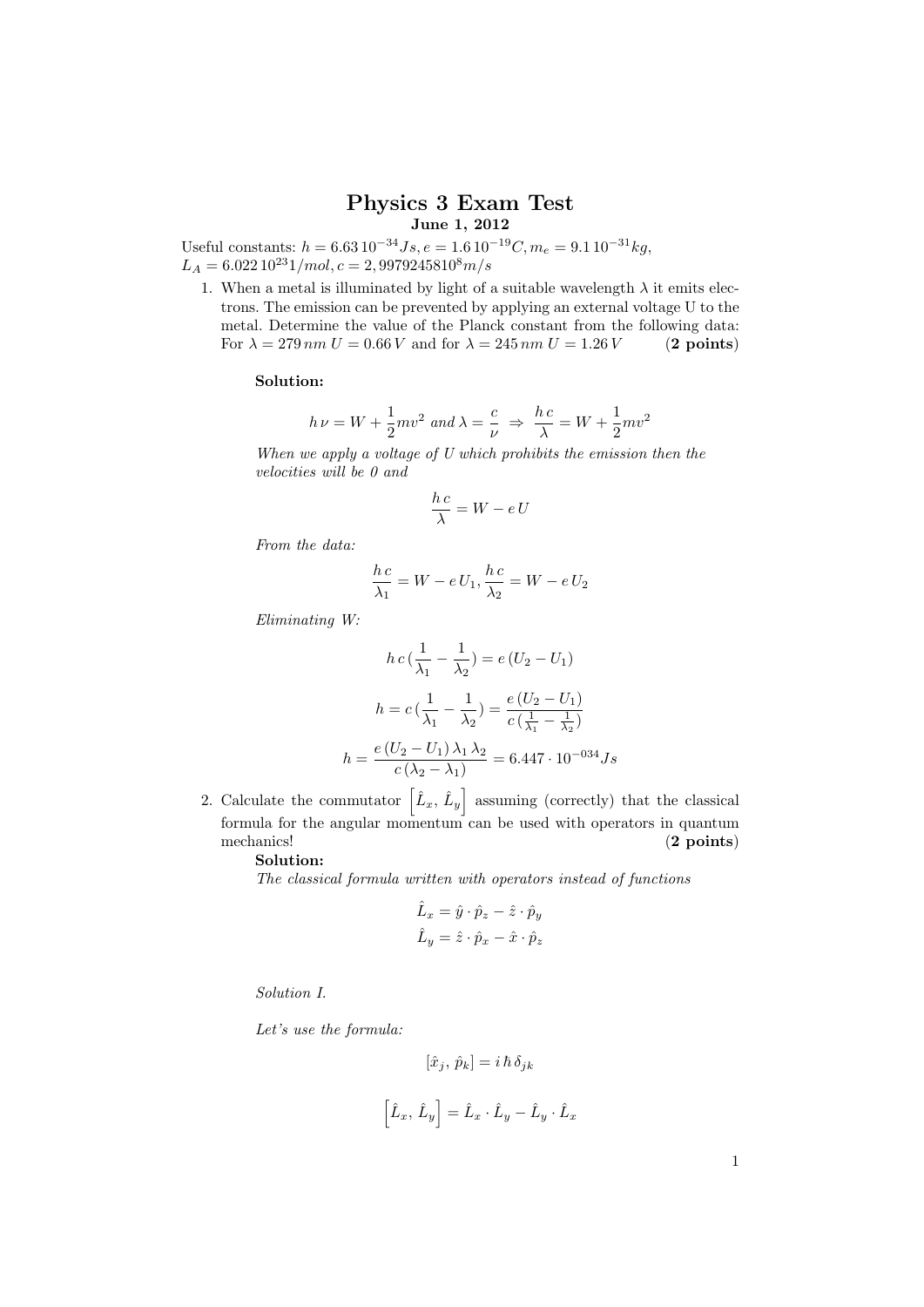$$
= (\hat{y} \cdot \hat{p}_z - \hat{z} \cdot \hat{p}_y) \cdot (\hat{z} \cdot \hat{p}_x - \hat{x} \cdot \hat{p}_z) - (\hat{z} \cdot \hat{p}_x - \hat{x} \cdot \hat{p}_z) \cdot (\hat{y} \cdot \hat{p}_z - \hat{z} \cdot \hat{p}_y)
$$
\n
$$
= \hat{y} \cdot \hat{p}_z \cdot \hat{z} \cdot \hat{p}_x - \hat{y} \cdot \hat{p}_z \cdot \hat{x} \cdot \hat{p}_z - \hat{z} \cdot \hat{p}_y \cdot \hat{z} \cdot \hat{p}_x + \hat{z} \cdot \hat{p}_y \cdot \hat{x} \cdot \hat{p}_z
$$
\n
$$
- \hat{z} \cdot \hat{p}_x \cdot \hat{y} \cdot \hat{p}_z + \hat{z} \cdot \hat{p}_x \cdot \hat{z} \cdot \hat{p}_y + \hat{x} \cdot \hat{p}_z \cdot \hat{y} \cdot \hat{p}_z - \hat{x} \cdot \hat{p}_z \cdot \hat{z} \cdot \hat{p}_y
$$
\n
$$
= \hat{y} \cdot \hat{p}_x \cdot (\hat{p}_z \cdot \hat{z} - \hat{z} \cdot \hat{p}_z) + (-\hat{y} \cdot \hat{p}_z \cdot \hat{x} \cdot \hat{p}_z + \hat{x} \cdot \hat{p}_z \cdot \hat{y} \cdot \hat{p}_z) + (-\hat{y} \cdot \hat{p}_z \cdot \hat{x} \cdot \hat{p}_z + \hat{x} \cdot \hat{p}_z \cdot \hat{y} \cdot \hat{p}_z) + (-\hat{y} \cdot \hat{p}_z \cdot \hat{x} \cdot \hat{p}_z + \hat{x} \cdot \hat{p}_z \cdot \hat{y} \cdot \hat{p}_z) + (-\hat{y} \cdot \hat{p}_z \cdot \hat{x} \cdot \hat{p}_z) + (-\hat{y} \cdot \hat{p}_z \cdot \hat{z} \cdot \hat{p}_z) + \hat{p}_y \cdot \hat{z} \cdot (\hat{z} \cdot \hat{p}_z - \hat{p}_z \cdot \hat{z}) =
$$
\n
$$
= 0
$$
\n
$$
\hat{z} \cdot \hat{p}_y \cdot \hat{z} \cdot \hat{p}_x - \hat{z} \cdot \hat{p}_
$$

Solution II.

Use the formulas:

$$
\hat{x} = x \cdot, \quad \hat{p}_n = \frac{\hbar}{i} \frac{\partial}{\partial x_n}
$$

Then

$$
\hat{L}_x = \left( y \frac{\hbar}{i} \frac{\partial}{\partial z} - z \frac{\hbar}{i} \frac{\partial}{\partial y} \right)
$$

$$
\hat{L}_y = \left( z \frac{\hbar}{i} \frac{\partial}{\partial x} - x \frac{\hbar}{i} \frac{\partial}{\partial z} \right)
$$

$$
\hat{L}_z = \left( x \frac{\hbar}{i} \frac{\partial}{\partial y} - y \frac{\hbar}{i} \frac{\partial}{\partial x} \right)
$$

Substituting and performing the derivations where appropriate we will get the same result.

3. Consider a free electron (whose wave function is a plane wave) incident on the infinite planar surface whose equation is  $x = 0$ . In the region  $x \ge 0$  there is a constant potential  $V = 5eV$ . The energy of the particle is  $E = 5.6eV$ and the velocity of the particle is perpendicular to the surface of the plane. Determine the refraction index (i.e. the ratio of the velocities of the wave in the two regions). (2 points)

## Solution:

The ratio of the velocities is the same as the ratio of momenta, which in turn is the same as the ratio of wave numbers. In both regions the total energy is higher than the potential therefore the wave function is a linear combination of terms

$$
e^{i\,\hbar\,\mathbf{k}\,\mathbf{r}}=e^{i\mathbf{p}\,\mathbf{r}}
$$

where  $p$  and  $k$  are real numbers.

Because the movement is perpendicular to the plane in question, which is is the  $y - z$  plane the problem is one dimensional. The total energy

$$
E_{tot} = \frac{p^2}{2m_e} + V(x)
$$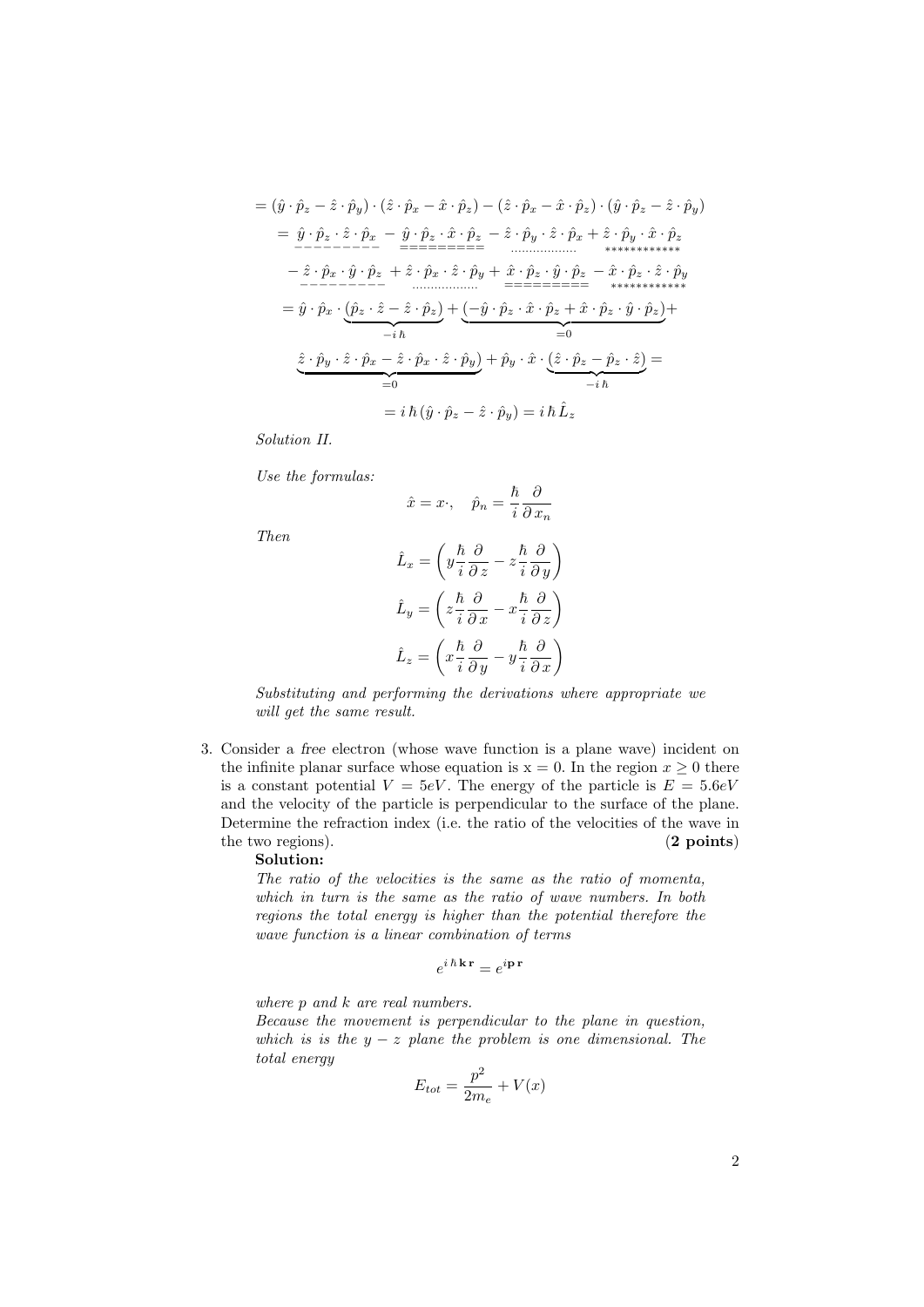$$
p = \sqrt{2 m_e (E_{tot} - V(x))}
$$
  
And  $V(x) = 0$  when  $x < 0$  and  $V(x) = 5 eV$  when  $x \ge 0$ .  

$$
n = \frac{p_1}{p_2} = \frac{\sqrt{E}}{\sqrt{E - V}} = \sqrt{\frac{E}{E - V}} = 3.056
$$

4. The primitive vectors of the reciprocal lattice of a crystal are:  $\mathbf{a}_1 = a \cdot (\mathbf{i} + \mathbf{j}),$  $a_2 = a \cdot (j + k)$ , and  $a_3 = a \cdot (k + i)$ , where i, j, k are Cartesian unit vectors. What type of lattice does the crystal have? (2 points)

## Solution:

During the semester we saw that these primitive reciprocal vectors are the base primitive vectors of an fcc lattice so the corresponding direct lattice is a bcc lattice.

Although no proof was required that the reciprocal lattice is fcc  $we$ provide one here for your convenience

Proof :

Any lattice point may be expressed as a linear combination of the primitive vectors  $\mathbf{a}_1$ ,  $\mathbf{a}_2$ ,  $\mathbf{a}_3$ :

$$
\mathbf{r} = n_1 \mathbf{a}_1 + n_2 \mathbf{a}_2 + n_3 \mathbf{a}_3 = a \cdot [n_1 \cdot (\mathbf{i} + \mathbf{j}) + n_2 \cdot (\mathbf{j} + \mathbf{k}) + n_3 \cdot (\mathbf{k} + \mathbf{i})]
$$

where  $n_1$ ,  $n_2$ ,  $n_3$  are integers. Selecting the x-y plane as an example only the linear combination of  $\mathbf i$  and  $\mathbf k$  may have non 0 multipliers. From this:

$$
\mathbf{r}_{on\ xy\ plane} = a [(n_1 + n_3) \cdot \mathbf{i} + (n_2 + n_3) \cdot \mathbf{k}] \qquad and
$$

$$
(n_1 + n_2) \cdot \mathbf{j} = 0 \qquad \Rightarrow \qquad n_1 = -n_2
$$

 $\mathbf{r}_{on\,xy\,plane} = a [(n_1+n_3)\cdot\mathbf{i} + (n_3-n_1)\cdot\mathbf{k}]$ , where  $n_1, n_3 = 0, \pm 1, \pm 2, ...$ So the coordinates of the lattice points on the x-y plane may be calculated by solving the following Diophantine equations for  $n_1$  and  $n_3$ :

$$
x = n1 + n3
$$

$$
y = n3 - n1
$$

$$
n1 = \frac{x + y}{2}
$$

$$
n2 = \frac{x - y}{2}
$$

The points nearest to the origin in the first quadrant ( $x \geq 0, y \geq 0$ ) are

> $(0.0), \quad n_1 = 0, n_3 = 0$  $(1, 1), \quad n_1 = 0, n_3 = 1$  $(2, 0), \quad n_1 = 1, n_3 = 1$  $(0, 2), \quad n_1 = -1, n_3 = 1$  $(2, 2)$   $n_1 = 0, n_3 = 2$

so